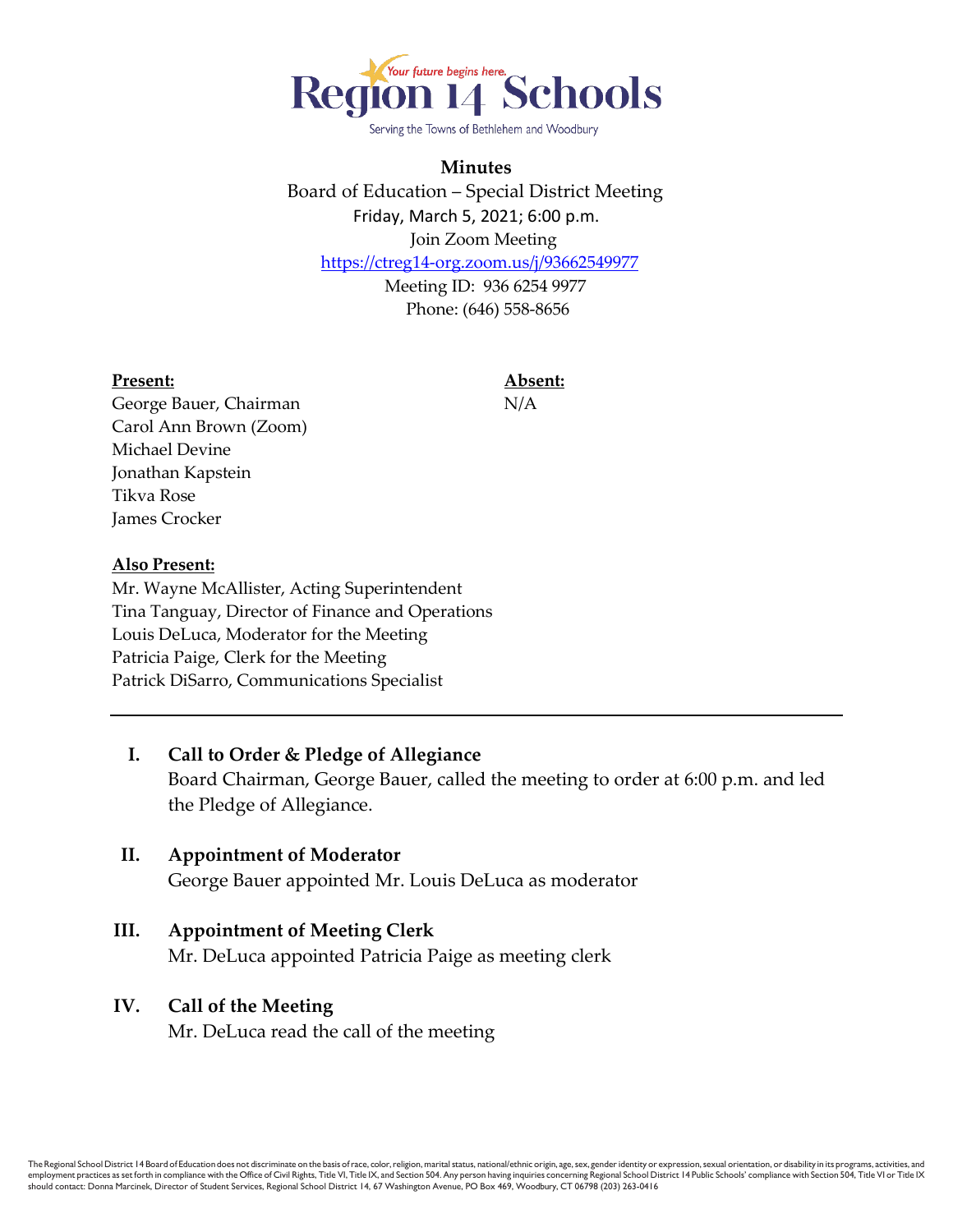## **V. Nominations**

Nominations were allowed by both in-person and via Zoom and were cast as follows:

Mrs. Annemarie Matta, 36 Saxony Lane, Woodbury, CT *nominated her husband*, *Christopher Matta, 36 Saxony Lane, Woodbury, CT*; seconded by Alice Jones, 17 River Bend Drive, Woodbury, CT

Cari Brandt, 58 Davids Hill Rd, Woodbury, CT nominated *David Butkus Junior, 229 Hard Hill Road S, Bethlehem*; seconded by George Bauer, 90 Main Street North, Bethlehem, CT

Claudette Volage, 26 Barbara Ln, Woodbury, CT nominated *Edward De Cortin, 35 Old Town Farm Rd, Woodbury,* **CT;** seconded by Andrew Lampart, 229 Bacon Pond Road, Unit 324, Woodbury, CT

Susan Burdick-Rushin, 169 Brushy Hill Road, Woodbury, CT *nominated Casey Rushin, 169 Brushy Hill Rd, Woodbury, CT* ; seconded by Diane Macleod, 88 Weekeepeemee Road, Woodbury, CT

Kathy Velkey, 626 Washington Rd, Woodbury, CT **nominated Melissa Wesaw, 347 Munger Lane, Bethlehem, CT** seconded by Thea Alves, 15 Lynns Corner Rd Woodbury, CT

Hearing no further nominations, Mr. DeLuca closed the floor at 6:24 p.m. Candidates were then allowed the opportunity to provide a statement.

## **VI. Elections**

Members of the communities were allowed to vote, in person only, at the Mitchell School Gymnasium; voting for those in-line concluded at 8:24 p.m.

The final election results were as follows:

**Woodbury: Christopher Matta 336**  Edward De Cortin 73 Casey Rushin 46

**Bethlehem: David Butkus 366**  Melissa Wesaw 76